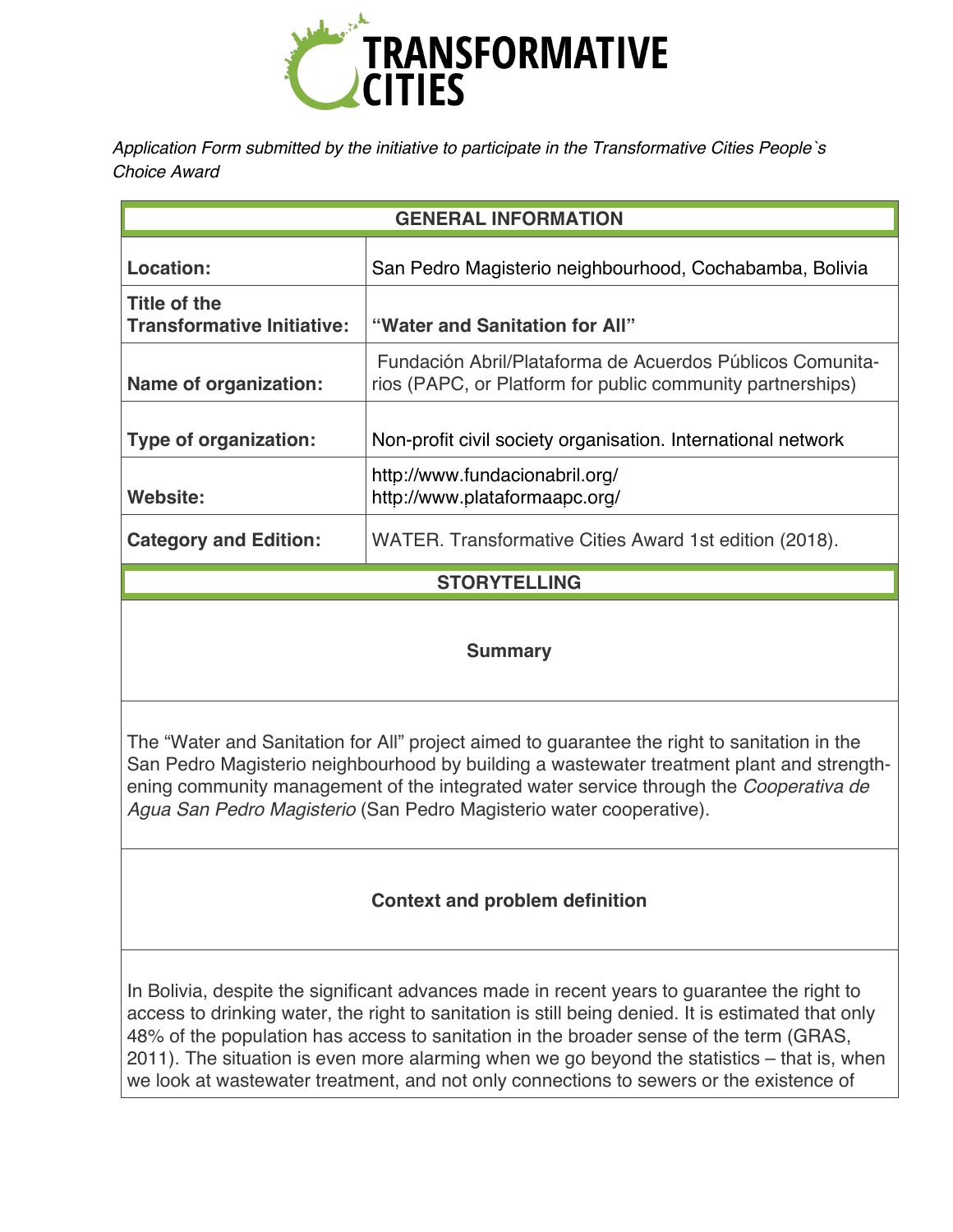

septic tanks in homes: 80% of wastewater does not receive any kind of treatment before returning to the environment. In the city of Cochabamba, most of the wastewater is discharged into the Rocha River. Pollution in the river reached such high levels that it was declared an "environmental disaster" in Environmental Audit K2/AP06/M11 carried out by the State Comptroller in April 2012.

The objective of the "Water and Sanitation for All" project was to guarantee the right to sanitation in the San Pedro Magisterio neighbourhood by having a wastewater treatment plant built and by strengthening community management of the entire water cycle (from its intake to its return to the environment) through the neighbourhood's water cooperative, *Cooperativa de Agua San Pedro Magisterio*.

## **Design and Initiation**

Fundación Abril, CeVI (Centro de Voluntariado Internacional) and PAPC (Plataforma de Acuerdos Públicos Comunitarios, or the Platform for public community partnerships) initiated a dialogue with the water cooperatives in Cochabamba, some of which began to be concerned with treating wastewater. This was the spark that set off the process that would collectively forge the "Water and Sanitation for All" project.

Formulated in March 2012, the project aimed to help guarantee the right to access to basic sanitation by strengthening the community and cooperative's management of water services. The initiative received funding from the Friuli Venezia Giulia Region of Italy and the water authority (CATO Friuli Centrale) and began work in early 2013. After a long and coordinated discussion with the water cooperatives, the analysis of technical and technological options and consultations with local and departmental authorities, in early 2014, the project to build a community wastewater treatment plant in the San Pedro Magisterio cooperative (located in District 2 of the municipality of Sacaba) began to be implemented.

After nearly two years of intense work, the first community run domestic wastewater treatment plant was inaugurated on the Rocha River in April 2015.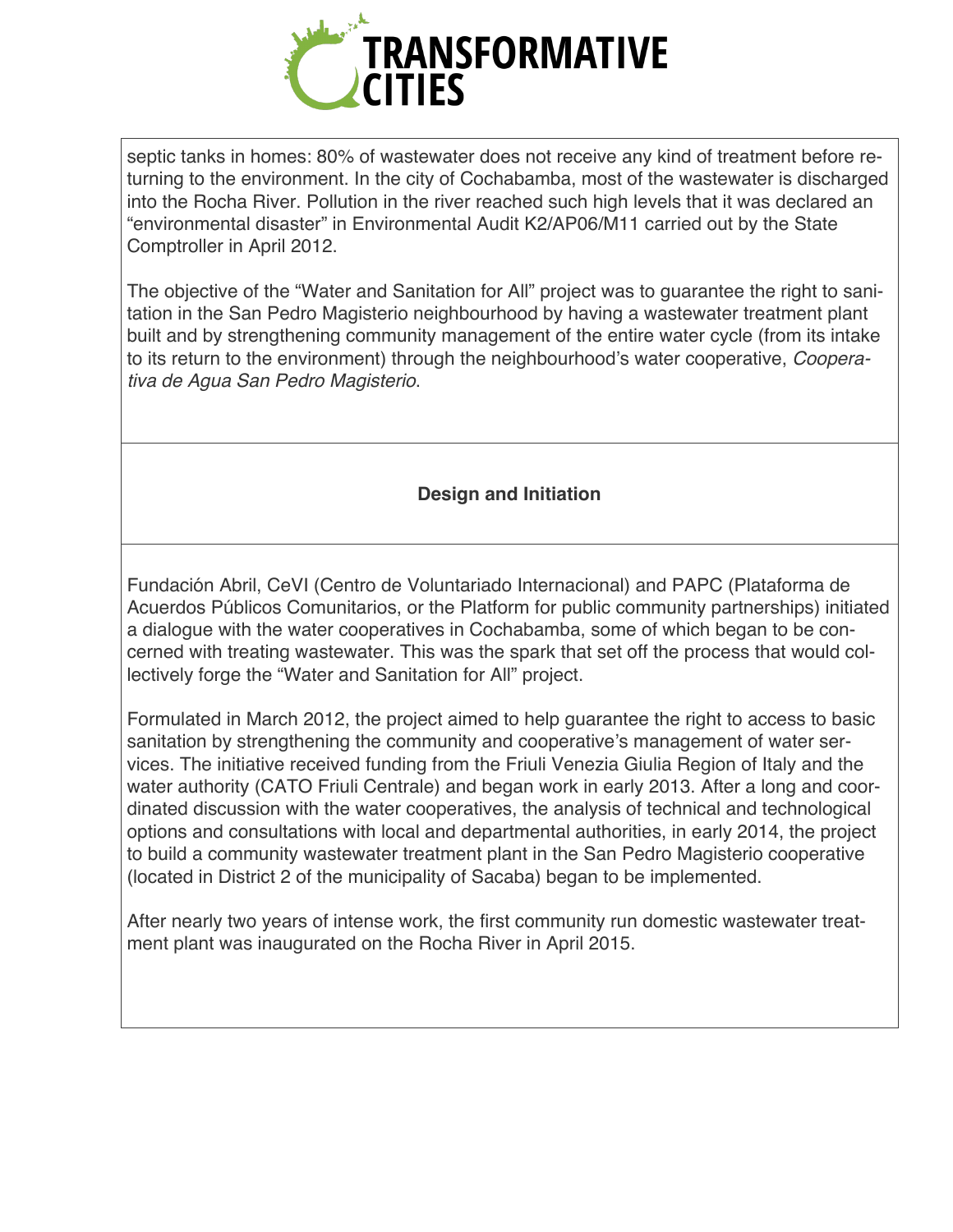

#### **Implementation**

The project was born from a demand and a request from a community: the San Pedro Magisterio cooperative felt the need to treat domestic wastewater in its area to avoid polluting the Rocha River and the environment.

This was the starting point of the initiative and the reason why the relation with the community and its leading role in interventions are central to the project. The community thus became a partner of the project, instead a group of beneficiaries who passively receive help from outside.

The technological aspects of wastewater treatment were discussed locally with engineers and experts from Cochabamba. In the discussions, local experiences and knowledge was valorised instead of solutions "from the outside" that may work in certain contexts, but when applied to the local environment, can generate technical dependency and work inefficiently. In fact, one of the biggest risk factors for sanitation projects is related to their technical and economic sustainability – that is, ensuring the necessary conditions so that beneficiaries can keep the sanitation system operating over time, regardless of whether it is simple or complex. To avoid this risk, efforts were made to involve the community in all phases of the intervention in order to reaffirm, with every step, their commitment to and their appropriation of the project. Assemblies with all members of the water cooperative were held to share the technical design of the water treatment plant, discuss improvements to the domestic use of the sewerage system and the introduction of a new tariff structure that guarantees the system's economic sustainability, and encourage all neighbours to take ownership of the initiative.

Furthermore, an agreement was signed with the San Pedro Magisterio cooperative, which committed to assuming all of the tasks necessary to operate the treatment plant once it was built, thereby guaranteeing that the necessary operational and maintenance activities would be executed.

Finally, environmental awareness activities were held in the neighbourhood school.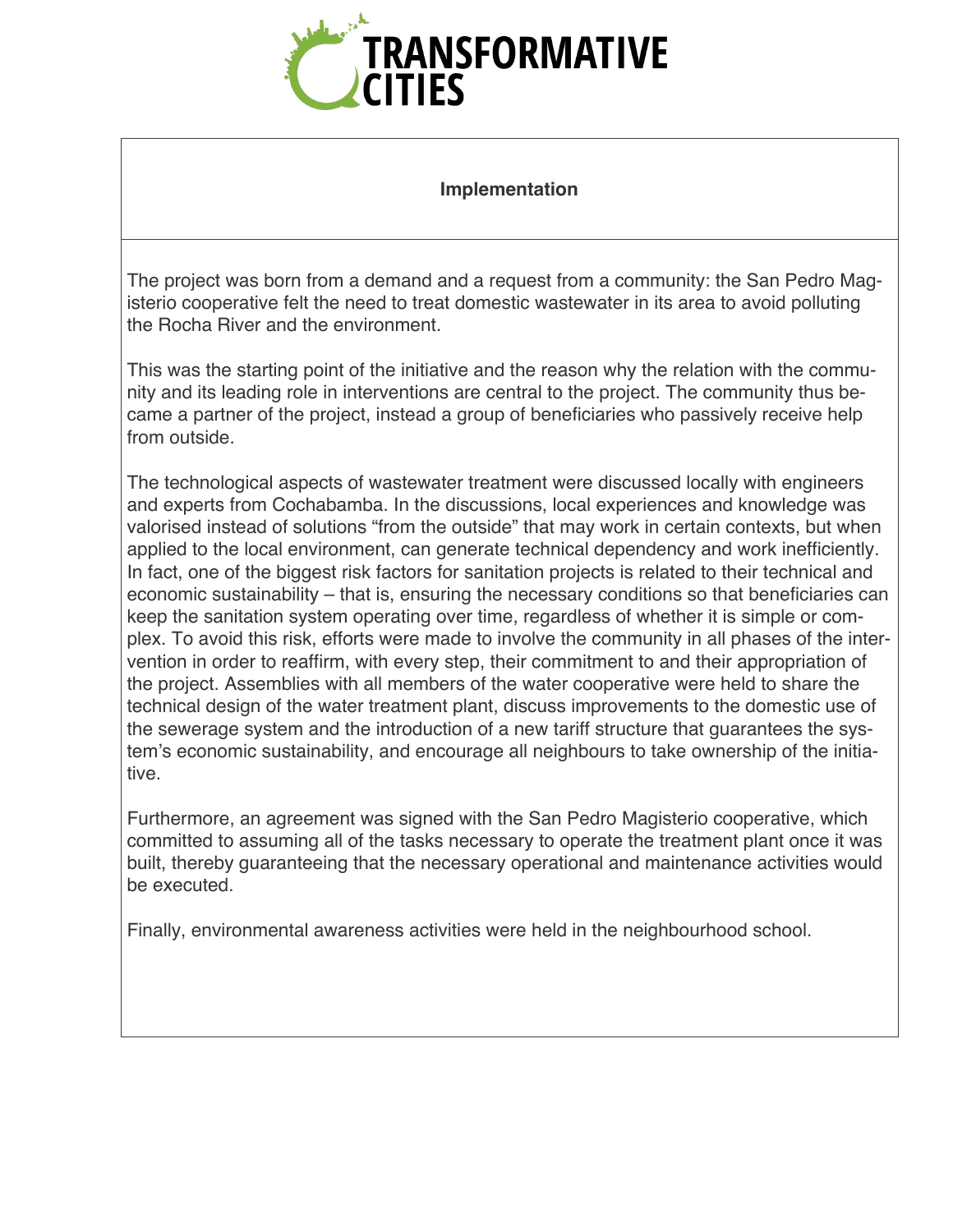

### **Results achieved and Evaluation**

- Construction of a wastewater treatment plant made up of the following units:
	- $\triangleright$  Grated chamber
	- $\triangleright$  Grit chamber
	- $\triangleright$  Measurement of flows using a Parshall Flume
	- $\triangleright$  Distribution chamber
	- $\triangleright$  Anaerobic reactor with upward flow
	- $\triangleright$  Sludge drying bed
	- $\triangleright$  Gas removal system
	- $\triangleright$  Artificial wetland
- Treatment of the wastewater from 300 families and improvements to the hygiene and sanitary conditions in the San Pedro neighbourhood
- Strengthening the San Pedro Magisterio water cooperative's capacity to offer integrated water services to the 300 families affiliated to the cooperative, with autonomy, participation and efficiency

Elaboration and approval by the San Pedro cooperative members in a general assembly of a new tariff structure that guarantees the sustainability and continuity of integrated water services over time.

### **Political Strategies**

While access to water is a "very fundamental right" enshrined in the Political Constitution of the Plurinational State of Bolivia, the municipalities – that is the Bolivian state – have established a policy of coopting and incorporating many community systems into its inefficient and corrupt structure. They have done so according to a short-sighted and sinecure logic that focuses only on the "service"; it does not treat community water management as a space for community life and an instrument for linking life to Pachamama.

The San Pedro Magisterio cooperative had to go through this experience. The municipal authority in its sector (through the municipal water operator) attempted to sabotage the project. It criticised the technical design of the plant, did not issue the environmental permits required to execute the project and tried to create political divisions in the community.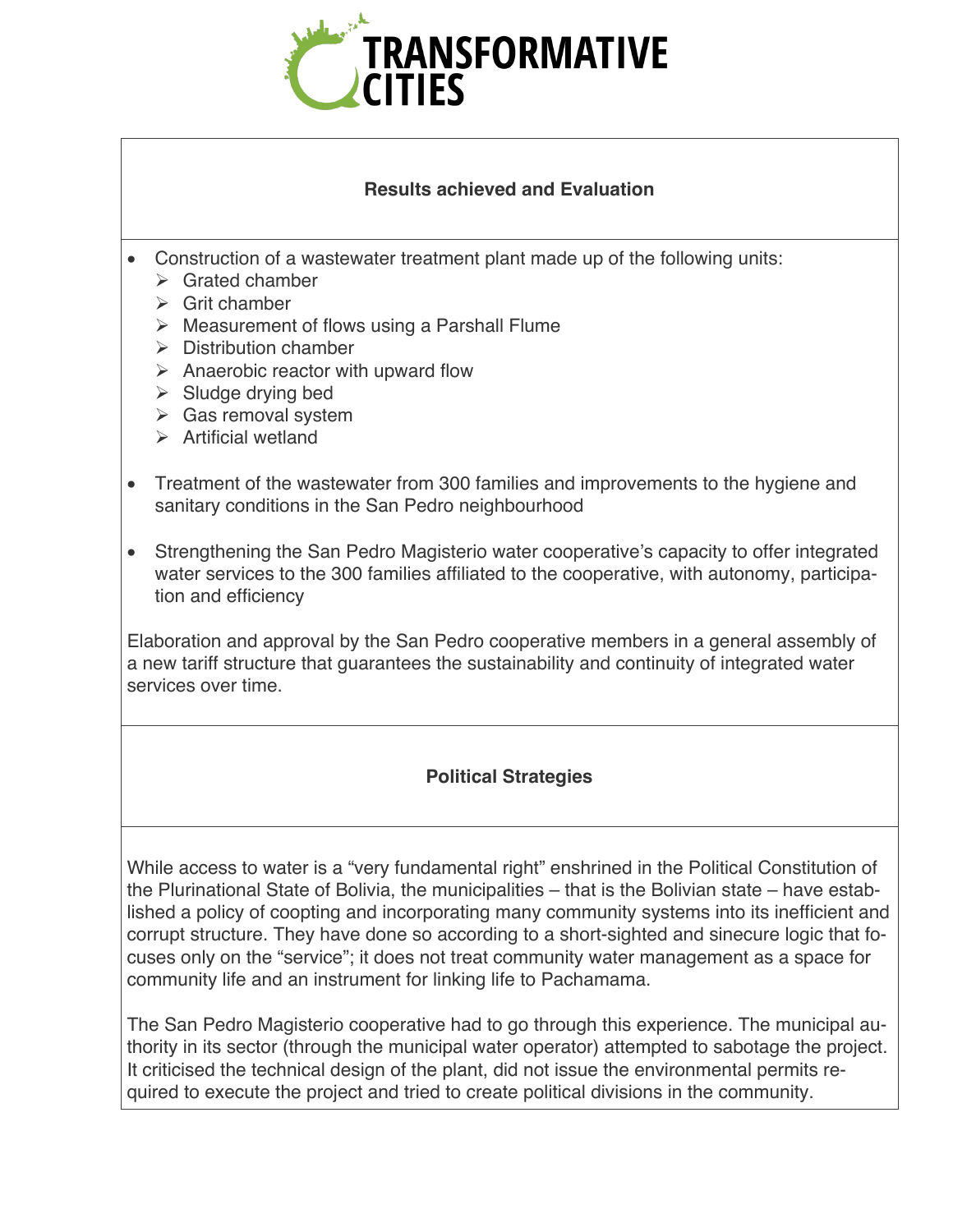

Thanks to the community's unity and determination, it succeeded in overcoming all of these obstacles, paperwork and sabotage. The men and women of this community challenged the state-municipal authorities by defending their right to manage water as a community, establishing alliances (with other neighbourhoods and public servants) to resist political pressure and strengthening their participatory and transparent internal decision-making mechanisms. Finally, the initiative demonstrated that an organised and united community can manage water resources more efficiently and in a more sustainable and integrated way than the large operators (public or private).

## **Related legislations**

The new Political Constitution of the Plurinational State of Bolivia approved on 25 January 2009 establishes that the state is responsible for providing basic water and sanitation services (Art. 20, II). Public, cooperative, community or mixed entities can offer these services. It also stipulates that "access to water and sewage are human rights, are not the object of concessions or privatization, and are subject to the licensing and registration regime, in accordance with the law" (Art. 20, III).

The Framework Law on Autonomy and Decentralisation (2010) also authorises community operators, such as the water cooperatives, to provide water and sanitation services. This law establishes that it is the responsibility of autonomous municipal governments "to provide drinking water and sewage services through non-profit public, cooperative (…) entities in accordance with the Political Constitution of the State and in the framework of policies established at the central state level" (Art. 83, I).

The water cooperatives are characterised by the institutional organisational form officially established and protected by the recently passed General Cooperatives Law (Law No. 356 of 2013) and its regulation (2014), which replaced the General Cooperative Societies Law of Bolivia of 1958. The new law recognises three different categories of cooperatives: productive, services and public services (Art. 23). The water cooperatives belong to the last category (Chapter VI).